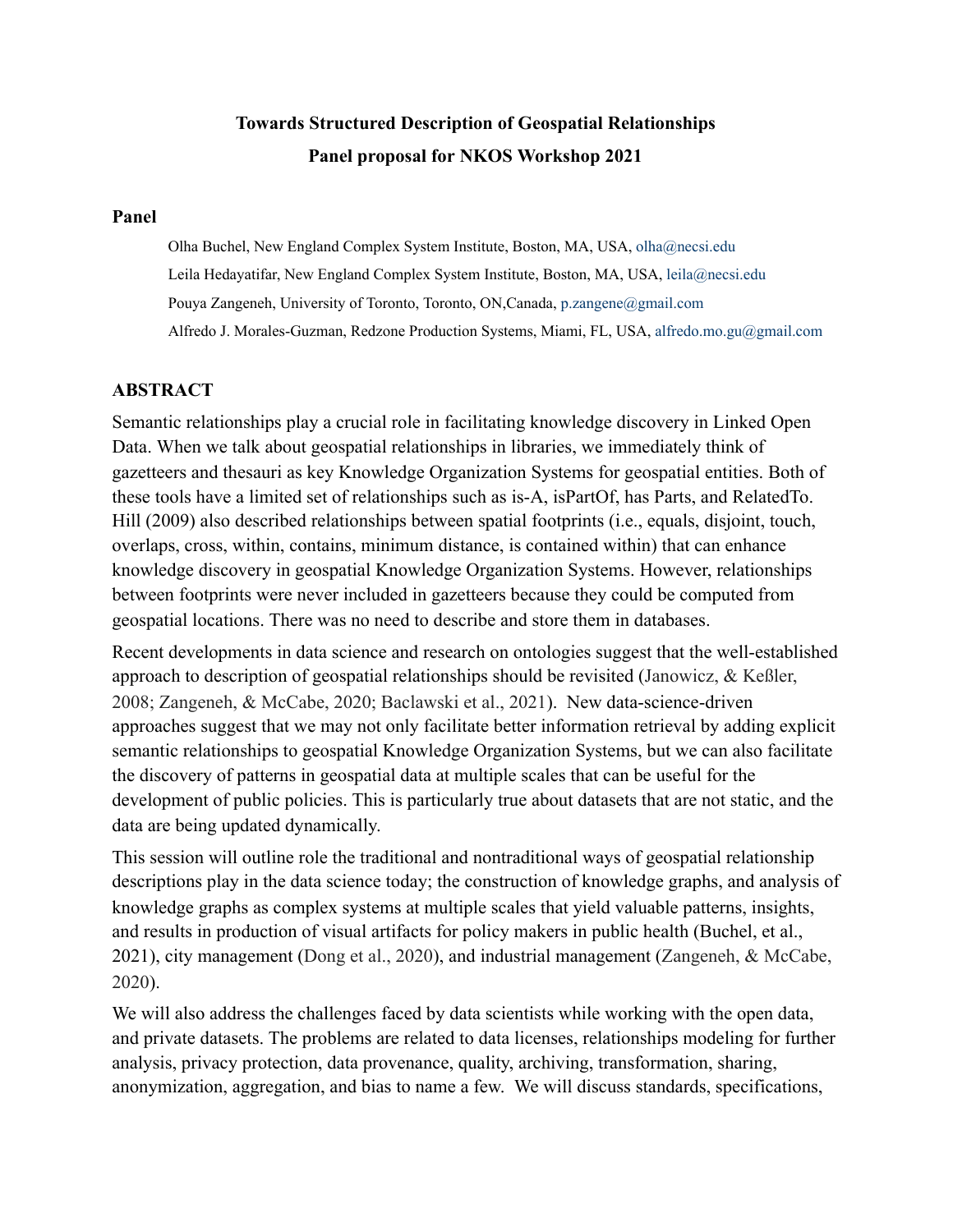and best practice guidelines. We plan to stir discussion of priorities in development and implementation of standards for generating better insights for public health, cities, and industries.

## **Keywords**

Geospatial relationships, data standards, research data, open data, data insights, knowledge discovery, knowledge graphs, complex systems.

## **The Panelists**

Short biographies are listed below. The presenters have been playing important roles in the development of peer-reviewed research on public policies, geospatial ontologies, data science, and information visualization. They are engaged in the development of data products (visualizations and analysis) for communities, national, and international institutions.

Olha Buchel is a Postdoctoral Researcher at the New England Complex Systems Institute (NECSI). She holds a PhD in Library and Information Science with specialization in Information Visualization from Western University in Canada. She has extensive working experience with geospatial data and geospatial visualizations. She currently works on data science projects, using machine learning and artificial intelligence algorithms in visualizations. She is also responsible for data collection, data pre-processing and transformation. She develops visualizations for public health, business analytics, and social media analytics. Her visualizations facilitate reasoning and decision making about complex systems. During COVID-19 pandemic, she worked on NSF-funded project related to mobility patterns and optimization of quarantine policies to reduce contagion.

Leila Hedayatifar is a Senior Postdoctoral Researcher at NECSI. She holds a PhD in Physics. She is interested in artificial intelligence and machine learning techniques that are applicable in social and economic systems. A major focus of her current research is understanding the structure of societies and changes in this structure over time, based on differing social and geographic properties and using statistical analysis and agent-based models. She is the PI in a NSF-funded project to optimize the quarantine policies using the mobility patterns of individuals and the severity of COVID-19 contagion in different areas.

Pouya Zangeneh is completing PhD in Engineering at the University of Toronto. His thesis title is "Knowledge Representation and Artificial Intelligence for Management of Socio-Technical Risks in Megaprojects". The project is aimed at capturing the probabilistic dependencies of project variables with an intelligent decision making model and a knowledge base containing